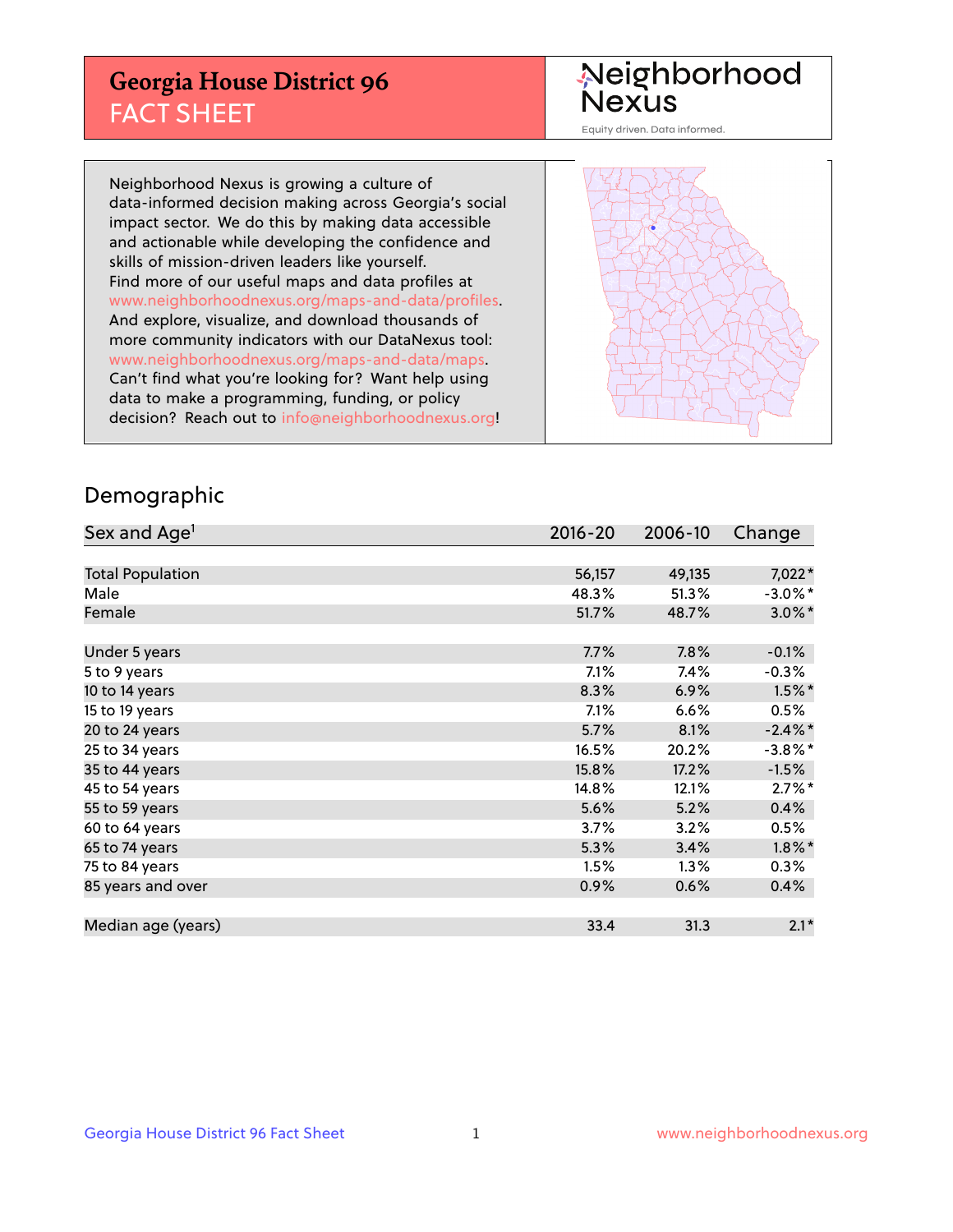## Demographic, continued...

| 7,022*<br><b>Total population</b><br>56,157<br>49,135<br>95.0%<br>98.0%<br>$-3.0\%$ *<br>One race<br>White<br>39.4%<br>$-6.1\%$ *<br>33.3%<br><b>Black or African American</b><br>$5.2\%$ *<br>23.0%<br>17.9%<br>American Indian and Alaska Native<br>1.4%<br>0.4%<br>$1.0\%$ *<br>16.9%<br>19.0%<br>$-2.1%$<br>Asian<br>Native Hawaiian and Other Pacific Islander<br>$-0.0%$<br>0.0%<br>0.1%<br>Some other race<br>$-0.9%$<br>20.4%<br>21.3%<br>$3.0\%$ *<br>5.0%<br>2.0%<br>Two or more races<br>Race alone or in combination with other race(s) <sup>3</sup><br>$2016 - 20$<br>2006-10<br>Change<br>56,157<br>Total population<br>49,135<br>$7,022*$<br>White<br>$-3.4%$<br>37.6%<br>41.0%<br><b>Black or African American</b><br>$6.7\%$ *<br>25.3%<br>18.7%<br>$1.3\%$ *<br>American Indian and Alaska Native<br>1.9%<br>0.6%<br>18.4%<br>19.6%<br>$-1.2%$<br>Asian<br>Native Hawaiian and Other Pacific Islander<br>0.2%<br>0.3%<br>0.1%<br>22.1%<br>$-0.1%$<br>Some other race<br>22.0%<br>Hispanic or Latino and Race <sup>4</sup><br>$2016 - 20$<br>2006-10<br>Change<br><b>Total population</b><br>56,157<br>7,022*<br>49,135<br>Hispanic or Latino (of any race)<br>0.8%<br>37.4%<br>36.6%<br>62.6%<br>$-0.8%$<br>Not Hispanic or Latino<br>63.4%<br>White alone<br>20.9%<br>25.0%<br>$-4.1%$ *<br>Black or African American alone<br>21.2%<br>$3.6\%$ *<br>17.6%<br>American Indian and Alaska Native alone<br>0.1%<br>0.3%<br>$-0.2%$<br>Asian alone<br>16.8%<br>18.9%<br>$-2.1%$<br>Native Hawaiian and Other Pacific Islander alone<br>0.0%<br>0.1%<br>$-0.1%$<br>$-0.0%$<br>Some other race alone<br>0.4%<br>0.4%<br>$1.9\%$ *<br>3.1%<br>1.1%<br>Two or more races<br>U.S. Citizenship Status <sup>5</sup><br>$2016 - 20$<br>2006-10<br>Change<br>Foreign-born population<br>21,966<br>$-2,591*$<br>19,375<br>Naturalized U.S. citizen<br>35.7%<br>22.1%<br>Not a U.S. citizen<br>64.3%<br>77.9%<br>$-13.6\%$ *<br>Citizen, Voting Age Population <sup>6</sup><br>2006-10<br>Change<br>2016-20<br>Citizen, 18 and over population<br>7,452*<br>28,801<br>21,349<br>Male<br>46.2%<br>47.8%<br>$-1.6%$<br>Female<br>53.8%<br>52.2%<br>1.6% | Race <sup>2</sup> | $2016 - 20$ | 2006-10 | Change |
|------------------------------------------------------------------------------------------------------------------------------------------------------------------------------------------------------------------------------------------------------------------------------------------------------------------------------------------------------------------------------------------------------------------------------------------------------------------------------------------------------------------------------------------------------------------------------------------------------------------------------------------------------------------------------------------------------------------------------------------------------------------------------------------------------------------------------------------------------------------------------------------------------------------------------------------------------------------------------------------------------------------------------------------------------------------------------------------------------------------------------------------------------------------------------------------------------------------------------------------------------------------------------------------------------------------------------------------------------------------------------------------------------------------------------------------------------------------------------------------------------------------------------------------------------------------------------------------------------------------------------------------------------------------------------------------------------------------------------------------------------------------------------------------------------------------------------------------------------------------------------------------------------------------------------------------------------------------------------------------------------------------------------------------------------------------------------------------------------------------------------------------------------------|-------------------|-------------|---------|--------|
| 13.6%*                                                                                                                                                                                                                                                                                                                                                                                                                                                                                                                                                                                                                                                                                                                                                                                                                                                                                                                                                                                                                                                                                                                                                                                                                                                                                                                                                                                                                                                                                                                                                                                                                                                                                                                                                                                                                                                                                                                                                                                                                                                                                                                                                     |                   |             |         |        |
|                                                                                                                                                                                                                                                                                                                                                                                                                                                                                                                                                                                                                                                                                                                                                                                                                                                                                                                                                                                                                                                                                                                                                                                                                                                                                                                                                                                                                                                                                                                                                                                                                                                                                                                                                                                                                                                                                                                                                                                                                                                                                                                                                            |                   |             |         |        |
|                                                                                                                                                                                                                                                                                                                                                                                                                                                                                                                                                                                                                                                                                                                                                                                                                                                                                                                                                                                                                                                                                                                                                                                                                                                                                                                                                                                                                                                                                                                                                                                                                                                                                                                                                                                                                                                                                                                                                                                                                                                                                                                                                            |                   |             |         |        |
|                                                                                                                                                                                                                                                                                                                                                                                                                                                                                                                                                                                                                                                                                                                                                                                                                                                                                                                                                                                                                                                                                                                                                                                                                                                                                                                                                                                                                                                                                                                                                                                                                                                                                                                                                                                                                                                                                                                                                                                                                                                                                                                                                            |                   |             |         |        |
|                                                                                                                                                                                                                                                                                                                                                                                                                                                                                                                                                                                                                                                                                                                                                                                                                                                                                                                                                                                                                                                                                                                                                                                                                                                                                                                                                                                                                                                                                                                                                                                                                                                                                                                                                                                                                                                                                                                                                                                                                                                                                                                                                            |                   |             |         |        |
|                                                                                                                                                                                                                                                                                                                                                                                                                                                                                                                                                                                                                                                                                                                                                                                                                                                                                                                                                                                                                                                                                                                                                                                                                                                                                                                                                                                                                                                                                                                                                                                                                                                                                                                                                                                                                                                                                                                                                                                                                                                                                                                                                            |                   |             |         |        |
|                                                                                                                                                                                                                                                                                                                                                                                                                                                                                                                                                                                                                                                                                                                                                                                                                                                                                                                                                                                                                                                                                                                                                                                                                                                                                                                                                                                                                                                                                                                                                                                                                                                                                                                                                                                                                                                                                                                                                                                                                                                                                                                                                            |                   |             |         |        |
|                                                                                                                                                                                                                                                                                                                                                                                                                                                                                                                                                                                                                                                                                                                                                                                                                                                                                                                                                                                                                                                                                                                                                                                                                                                                                                                                                                                                                                                                                                                                                                                                                                                                                                                                                                                                                                                                                                                                                                                                                                                                                                                                                            |                   |             |         |        |
|                                                                                                                                                                                                                                                                                                                                                                                                                                                                                                                                                                                                                                                                                                                                                                                                                                                                                                                                                                                                                                                                                                                                                                                                                                                                                                                                                                                                                                                                                                                                                                                                                                                                                                                                                                                                                                                                                                                                                                                                                                                                                                                                                            |                   |             |         |        |
|                                                                                                                                                                                                                                                                                                                                                                                                                                                                                                                                                                                                                                                                                                                                                                                                                                                                                                                                                                                                                                                                                                                                                                                                                                                                                                                                                                                                                                                                                                                                                                                                                                                                                                                                                                                                                                                                                                                                                                                                                                                                                                                                                            |                   |             |         |        |
|                                                                                                                                                                                                                                                                                                                                                                                                                                                                                                                                                                                                                                                                                                                                                                                                                                                                                                                                                                                                                                                                                                                                                                                                                                                                                                                                                                                                                                                                                                                                                                                                                                                                                                                                                                                                                                                                                                                                                                                                                                                                                                                                                            |                   |             |         |        |
|                                                                                                                                                                                                                                                                                                                                                                                                                                                                                                                                                                                                                                                                                                                                                                                                                                                                                                                                                                                                                                                                                                                                                                                                                                                                                                                                                                                                                                                                                                                                                                                                                                                                                                                                                                                                                                                                                                                                                                                                                                                                                                                                                            |                   |             |         |        |
|                                                                                                                                                                                                                                                                                                                                                                                                                                                                                                                                                                                                                                                                                                                                                                                                                                                                                                                                                                                                                                                                                                                                                                                                                                                                                                                                                                                                                                                                                                                                                                                                                                                                                                                                                                                                                                                                                                                                                                                                                                                                                                                                                            |                   |             |         |        |
|                                                                                                                                                                                                                                                                                                                                                                                                                                                                                                                                                                                                                                                                                                                                                                                                                                                                                                                                                                                                                                                                                                                                                                                                                                                                                                                                                                                                                                                                                                                                                                                                                                                                                                                                                                                                                                                                                                                                                                                                                                                                                                                                                            |                   |             |         |        |
|                                                                                                                                                                                                                                                                                                                                                                                                                                                                                                                                                                                                                                                                                                                                                                                                                                                                                                                                                                                                                                                                                                                                                                                                                                                                                                                                                                                                                                                                                                                                                                                                                                                                                                                                                                                                                                                                                                                                                                                                                                                                                                                                                            |                   |             |         |        |
|                                                                                                                                                                                                                                                                                                                                                                                                                                                                                                                                                                                                                                                                                                                                                                                                                                                                                                                                                                                                                                                                                                                                                                                                                                                                                                                                                                                                                                                                                                                                                                                                                                                                                                                                                                                                                                                                                                                                                                                                                                                                                                                                                            |                   |             |         |        |
|                                                                                                                                                                                                                                                                                                                                                                                                                                                                                                                                                                                                                                                                                                                                                                                                                                                                                                                                                                                                                                                                                                                                                                                                                                                                                                                                                                                                                                                                                                                                                                                                                                                                                                                                                                                                                                                                                                                                                                                                                                                                                                                                                            |                   |             |         |        |
|                                                                                                                                                                                                                                                                                                                                                                                                                                                                                                                                                                                                                                                                                                                                                                                                                                                                                                                                                                                                                                                                                                                                                                                                                                                                                                                                                                                                                                                                                                                                                                                                                                                                                                                                                                                                                                                                                                                                                                                                                                                                                                                                                            |                   |             |         |        |
|                                                                                                                                                                                                                                                                                                                                                                                                                                                                                                                                                                                                                                                                                                                                                                                                                                                                                                                                                                                                                                                                                                                                                                                                                                                                                                                                                                                                                                                                                                                                                                                                                                                                                                                                                                                                                                                                                                                                                                                                                                                                                                                                                            |                   |             |         |        |
|                                                                                                                                                                                                                                                                                                                                                                                                                                                                                                                                                                                                                                                                                                                                                                                                                                                                                                                                                                                                                                                                                                                                                                                                                                                                                                                                                                                                                                                                                                                                                                                                                                                                                                                                                                                                                                                                                                                                                                                                                                                                                                                                                            |                   |             |         |        |
|                                                                                                                                                                                                                                                                                                                                                                                                                                                                                                                                                                                                                                                                                                                                                                                                                                                                                                                                                                                                                                                                                                                                                                                                                                                                                                                                                                                                                                                                                                                                                                                                                                                                                                                                                                                                                                                                                                                                                                                                                                                                                                                                                            |                   |             |         |        |
|                                                                                                                                                                                                                                                                                                                                                                                                                                                                                                                                                                                                                                                                                                                                                                                                                                                                                                                                                                                                                                                                                                                                                                                                                                                                                                                                                                                                                                                                                                                                                                                                                                                                                                                                                                                                                                                                                                                                                                                                                                                                                                                                                            |                   |             |         |        |
|                                                                                                                                                                                                                                                                                                                                                                                                                                                                                                                                                                                                                                                                                                                                                                                                                                                                                                                                                                                                                                                                                                                                                                                                                                                                                                                                                                                                                                                                                                                                                                                                                                                                                                                                                                                                                                                                                                                                                                                                                                                                                                                                                            |                   |             |         |        |
|                                                                                                                                                                                                                                                                                                                                                                                                                                                                                                                                                                                                                                                                                                                                                                                                                                                                                                                                                                                                                                                                                                                                                                                                                                                                                                                                                                                                                                                                                                                                                                                                                                                                                                                                                                                                                                                                                                                                                                                                                                                                                                                                                            |                   |             |         |        |
|                                                                                                                                                                                                                                                                                                                                                                                                                                                                                                                                                                                                                                                                                                                                                                                                                                                                                                                                                                                                                                                                                                                                                                                                                                                                                                                                                                                                                                                                                                                                                                                                                                                                                                                                                                                                                                                                                                                                                                                                                                                                                                                                                            |                   |             |         |        |
|                                                                                                                                                                                                                                                                                                                                                                                                                                                                                                                                                                                                                                                                                                                                                                                                                                                                                                                                                                                                                                                                                                                                                                                                                                                                                                                                                                                                                                                                                                                                                                                                                                                                                                                                                                                                                                                                                                                                                                                                                                                                                                                                                            |                   |             |         |        |
|                                                                                                                                                                                                                                                                                                                                                                                                                                                                                                                                                                                                                                                                                                                                                                                                                                                                                                                                                                                                                                                                                                                                                                                                                                                                                                                                                                                                                                                                                                                                                                                                                                                                                                                                                                                                                                                                                                                                                                                                                                                                                                                                                            |                   |             |         |        |
|                                                                                                                                                                                                                                                                                                                                                                                                                                                                                                                                                                                                                                                                                                                                                                                                                                                                                                                                                                                                                                                                                                                                                                                                                                                                                                                                                                                                                                                                                                                                                                                                                                                                                                                                                                                                                                                                                                                                                                                                                                                                                                                                                            |                   |             |         |        |
|                                                                                                                                                                                                                                                                                                                                                                                                                                                                                                                                                                                                                                                                                                                                                                                                                                                                                                                                                                                                                                                                                                                                                                                                                                                                                                                                                                                                                                                                                                                                                                                                                                                                                                                                                                                                                                                                                                                                                                                                                                                                                                                                                            |                   |             |         |        |
|                                                                                                                                                                                                                                                                                                                                                                                                                                                                                                                                                                                                                                                                                                                                                                                                                                                                                                                                                                                                                                                                                                                                                                                                                                                                                                                                                                                                                                                                                                                                                                                                                                                                                                                                                                                                                                                                                                                                                                                                                                                                                                                                                            |                   |             |         |        |
|                                                                                                                                                                                                                                                                                                                                                                                                                                                                                                                                                                                                                                                                                                                                                                                                                                                                                                                                                                                                                                                                                                                                                                                                                                                                                                                                                                                                                                                                                                                                                                                                                                                                                                                                                                                                                                                                                                                                                                                                                                                                                                                                                            |                   |             |         |        |
|                                                                                                                                                                                                                                                                                                                                                                                                                                                                                                                                                                                                                                                                                                                                                                                                                                                                                                                                                                                                                                                                                                                                                                                                                                                                                                                                                                                                                                                                                                                                                                                                                                                                                                                                                                                                                                                                                                                                                                                                                                                                                                                                                            |                   |             |         |        |
|                                                                                                                                                                                                                                                                                                                                                                                                                                                                                                                                                                                                                                                                                                                                                                                                                                                                                                                                                                                                                                                                                                                                                                                                                                                                                                                                                                                                                                                                                                                                                                                                                                                                                                                                                                                                                                                                                                                                                                                                                                                                                                                                                            |                   |             |         |        |
|                                                                                                                                                                                                                                                                                                                                                                                                                                                                                                                                                                                                                                                                                                                                                                                                                                                                                                                                                                                                                                                                                                                                                                                                                                                                                                                                                                                                                                                                                                                                                                                                                                                                                                                                                                                                                                                                                                                                                                                                                                                                                                                                                            |                   |             |         |        |
|                                                                                                                                                                                                                                                                                                                                                                                                                                                                                                                                                                                                                                                                                                                                                                                                                                                                                                                                                                                                                                                                                                                                                                                                                                                                                                                                                                                                                                                                                                                                                                                                                                                                                                                                                                                                                                                                                                                                                                                                                                                                                                                                                            |                   |             |         |        |
|                                                                                                                                                                                                                                                                                                                                                                                                                                                                                                                                                                                                                                                                                                                                                                                                                                                                                                                                                                                                                                                                                                                                                                                                                                                                                                                                                                                                                                                                                                                                                                                                                                                                                                                                                                                                                                                                                                                                                                                                                                                                                                                                                            |                   |             |         |        |
|                                                                                                                                                                                                                                                                                                                                                                                                                                                                                                                                                                                                                                                                                                                                                                                                                                                                                                                                                                                                                                                                                                                                                                                                                                                                                                                                                                                                                                                                                                                                                                                                                                                                                                                                                                                                                                                                                                                                                                                                                                                                                                                                                            |                   |             |         |        |
|                                                                                                                                                                                                                                                                                                                                                                                                                                                                                                                                                                                                                                                                                                                                                                                                                                                                                                                                                                                                                                                                                                                                                                                                                                                                                                                                                                                                                                                                                                                                                                                                                                                                                                                                                                                                                                                                                                                                                                                                                                                                                                                                                            |                   |             |         |        |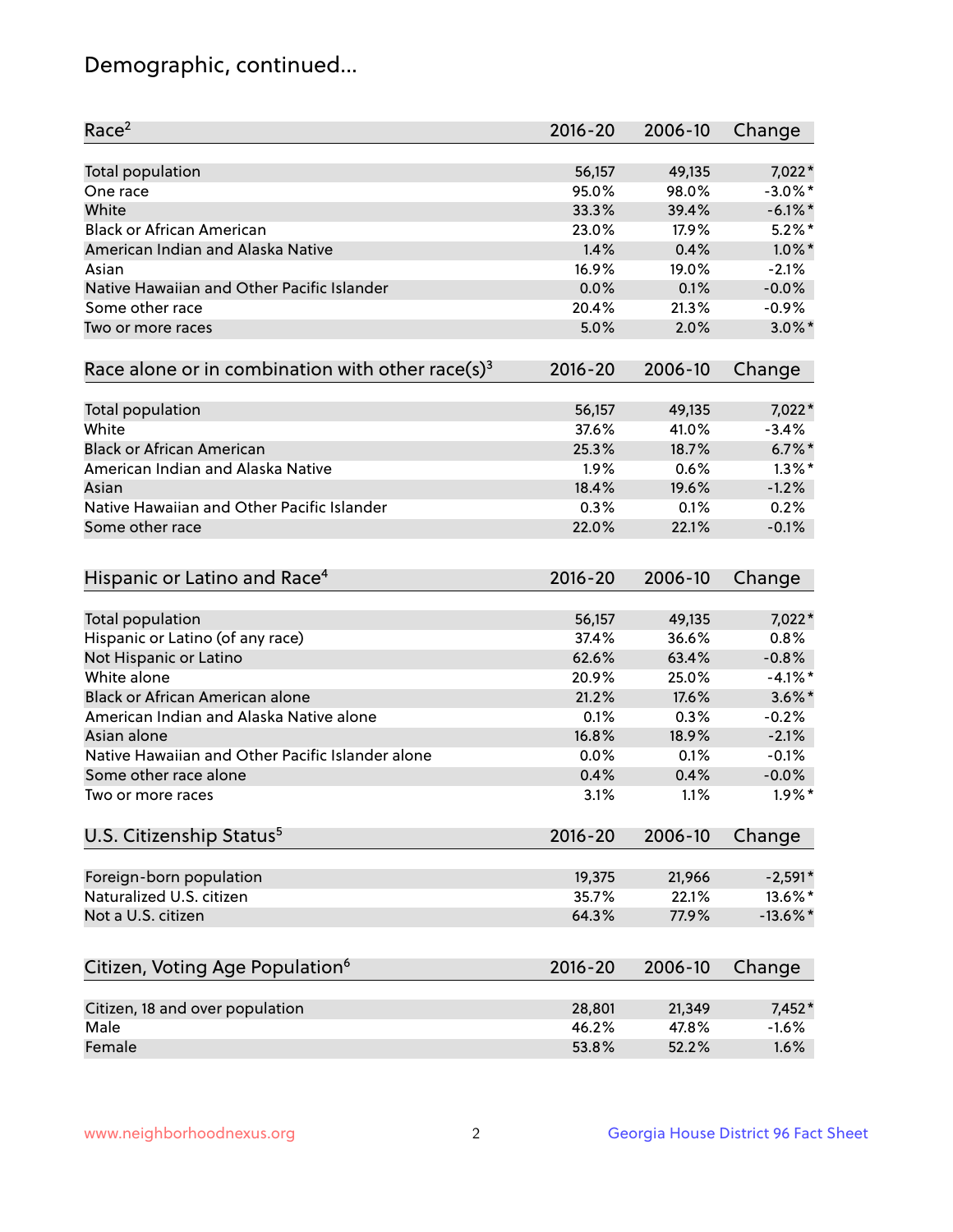#### Economic

| Income <sup>7</sup>                                 | $2016 - 20$ | 2006-10 | Change     |
|-----------------------------------------------------|-------------|---------|------------|
|                                                     |             |         |            |
| All households                                      | 19,158      | 17,322  | 1,836*     |
| Less than \$10,000                                  | 4.9%        | 7.1%    | $-2.2%$    |
| \$10,000 to \$14,999                                | 3.7%        | 4.5%    | $-0.8%$    |
| \$15,000 to \$24,999                                | 9.4%        | 11.0%   | $-1.6%$    |
| \$25,000 to \$34,999                                | 12.3%       | 13.3%   | $-1.0%$    |
| \$35,000 to \$49,999                                | 16.3%       | 16.9%   | $-0.7%$    |
| \$50,000 to \$74,999                                | 18.1%       | 18.7%   | $-0.6%$    |
| \$75,000 to \$99,999                                | 12.6%       | 13.4%   | $-0.8%$    |
| \$100,000 to \$149,999                              | 10.0%       | 9.3%    | 0.6%       |
| \$150,000 to \$199,999                              | 6.1%        | 2.8%    | $3.3\%$ *  |
| \$200,000 or more                                   | 6.7%        | 3.0%    | $3.7\%$ *  |
| Median household income (dollars)                   | 54,923      | 46,868  | 8,054*     |
| Mean household income (dollars)                     | 81,115      | 64,552  | 16,563*    |
| With earnings                                       | 88.9%       | 91.1%   | $-2.1\%$ * |
| Mean earnings (dollars)                             | 81,736      | 64,625  | $17,111*$  |
| <b>With Social Security</b>                         | 15.5%       | 11.4%   | $4.1\%$ *  |
| Mean Social Security income (dollars)               | 19,686      | 14,785  | 4,901*     |
| With retirement income                              | 8.8%        | 6.2%    | $2.7\%$ *  |
| Mean retirement income (dollars)                    | 25,164      | 22,433  | 2,731      |
| With Supplemental Security Income                   | 1.9%        | 2.3%    | $-0.4%$    |
| Mean Supplemental Security Income (dollars)         | 5,134       | 7,253   | $-2,119$   |
| With cash public assistance income                  | 2.4%        | 0.9%    | 1.4%       |
| Mean cash public assistance income (dollars)        | 28          | 3,141   | $-3,113$   |
| With Food Stamp/SNAP benefits in the past 12 months | 10.5%       | 5.8%    | 4.7%*      |
|                                                     |             |         |            |
| Families                                            | 13,233      | 11,705  | $1,527*$   |
| Less than \$10,000                                  | 3.6%        | 6.3%    | $-2.6\%$ * |
| \$10,000 to \$14,999                                | 3.1%        | 3.8%    | $-0.8%$    |
| \$15,000 to \$24,999                                | 10.0%       | 11.2%   | $-1.2%$    |
| \$25,000 to \$34,999                                | 11.4%       | 13.0%   | $-1.6%$    |
| \$35,000 to \$49,999                                | 13.9%       | 15.7%   | $-1.8%$    |
| \$50,000 to \$74,999                                | 17.9%       | 18.0%   | $-0.1%$    |
| \$75,000 to \$99,999                                | 12.0%       | 13.0%   | $-1.0%$    |
| \$100,000 to \$149,999                              | 12.0%       | 10.8%   | 1.2%       |
| \$150,000 to \$199,999                              | 7.5%        | 3.9%    | $3.6\%$ *  |
| \$200,000 or more                                   | 8.5%        | 4.2%    | $4.2\%$ *  |
| Median family income (dollars)                      | 63,150      | 49,976  | 13,174*    |
| Mean family income (dollars)                        | 91,466      | 71,467  | 19,999*    |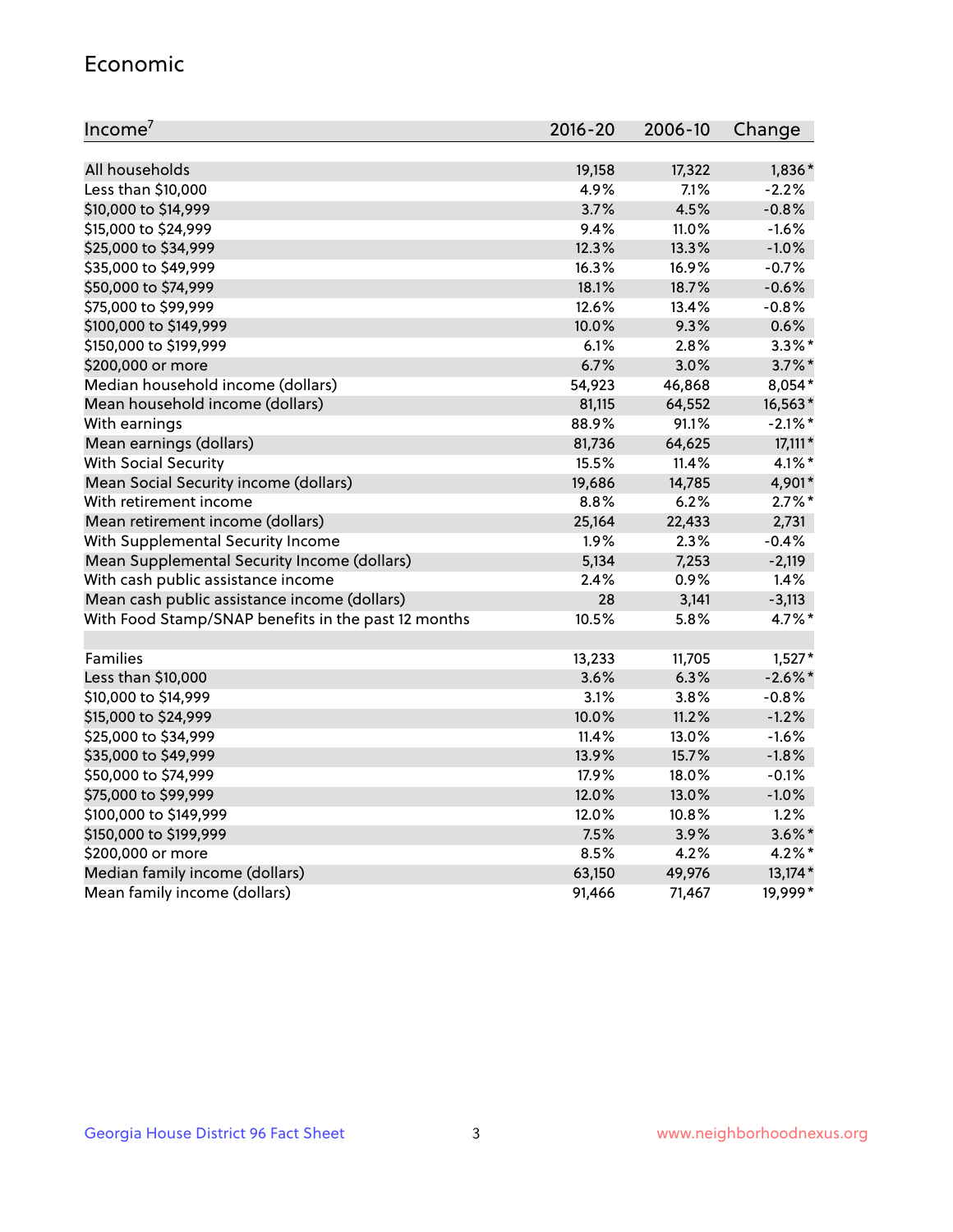## Economic, continued...

| Income, continued <sup>8</sup>                                        | $2016 - 20$ | 2006-10 | Change      |
|-----------------------------------------------------------------------|-------------|---------|-------------|
|                                                                       |             |         |             |
| Nonfamily households                                                  | 5,926       | 5,617   | 309         |
| Median nonfamily income (dollars)                                     | 40,329      | 38,478  | $1,851*$    |
| Mean nonfamily income (dollars)                                       | 52,853      | 46,587  | 6,266       |
| Median earnings for workers (dollars)                                 | 32,651      | 25,513  | $7,137*$    |
| Median earnings for male full-time, year-round workers                | 39,754      | 35,994  | 3,760*      |
| (dollars)                                                             |             |         |             |
| Median earnings for female full-time, year-round workers<br>(dollars) | 35,642      | 34,968  | 674         |
| Per capita income (dollars)                                           | 28,831      | 23,495  | 5,336*      |
|                                                                       |             |         |             |
| Families and People Below Poverty Level <sup>9</sup>                  | 2016-20     | 2006-10 | Change      |
|                                                                       |             |         |             |
| <b>All families</b>                                                   | 13.6%       | 14.5%   | $-0.9%$     |
| With related children under 18 years                                  | 19.4%       | 21.8%   | $-2.5%$     |
| With related children under 5 years only                              | 9.5%        | 32.0%   | $-22.6%$    |
| Married couple families                                               | 10.6%       | 12.0%   | $-1.4%$     |
| With related children under 18 years                                  | 14.0%       | 18.4%   | $-4.4%$     |
| With related children under 5 years only                              | 5.7%        | 32.5%   | $-26.8%$    |
| Families with female householder, no husband present                  | 26.9%       | 24.8%   | 2.1%        |
| With related children under 18 years                                  | 35.5%       | 30.8%   | 4.7%        |
| With related children under 5 years only                              | 33.0%       | 47.7%   | $-14.7%$    |
|                                                                       | 15.4%       | 19.2%   | $-3.7%$     |
| All people                                                            |             |         | $-2.1%$     |
| Under 18 years                                                        | 23.6%       | 25.7%   |             |
| Related children under 18 years                                       | 23.5%       | 25.2%   | $-1.7%$     |
| Related children under 5 years                                        | 15.6%       | 32.8%   | $-17.2%$    |
| Related children 5 to 17 years                                        | 26.6%       | 22.0%   | 4.6%        |
| 18 years and over                                                     | 12.3%       | 16.9%   | $-4.6\%$ *  |
| 18 to 64 years                                                        | 12.6%       | 17.7%   | $-5.1\%$ *  |
| 65 years and over                                                     | 9.6%        | 5.7%    | 4.0%        |
| People in families                                                    | 15.3%       | 17.5%   | $-2.1%$     |
| Unrelated individuals 15 years and over                               | 16.0%       | 26.3%   | $-10.3\%$ * |
|                                                                       | 8.3%        | 5.7%    | 2.6%        |
| Non-Hispanic white people                                             |             |         |             |
| Black or African-American people                                      | 16.2%       | 15.6%   | 0.6%        |
| Asian people                                                          | 14.5%       | 14.9%   | $-0.4%$     |
| Hispanic or Latino people                                             | 20.5%       | 32.9%   | $-12.4\%$ * |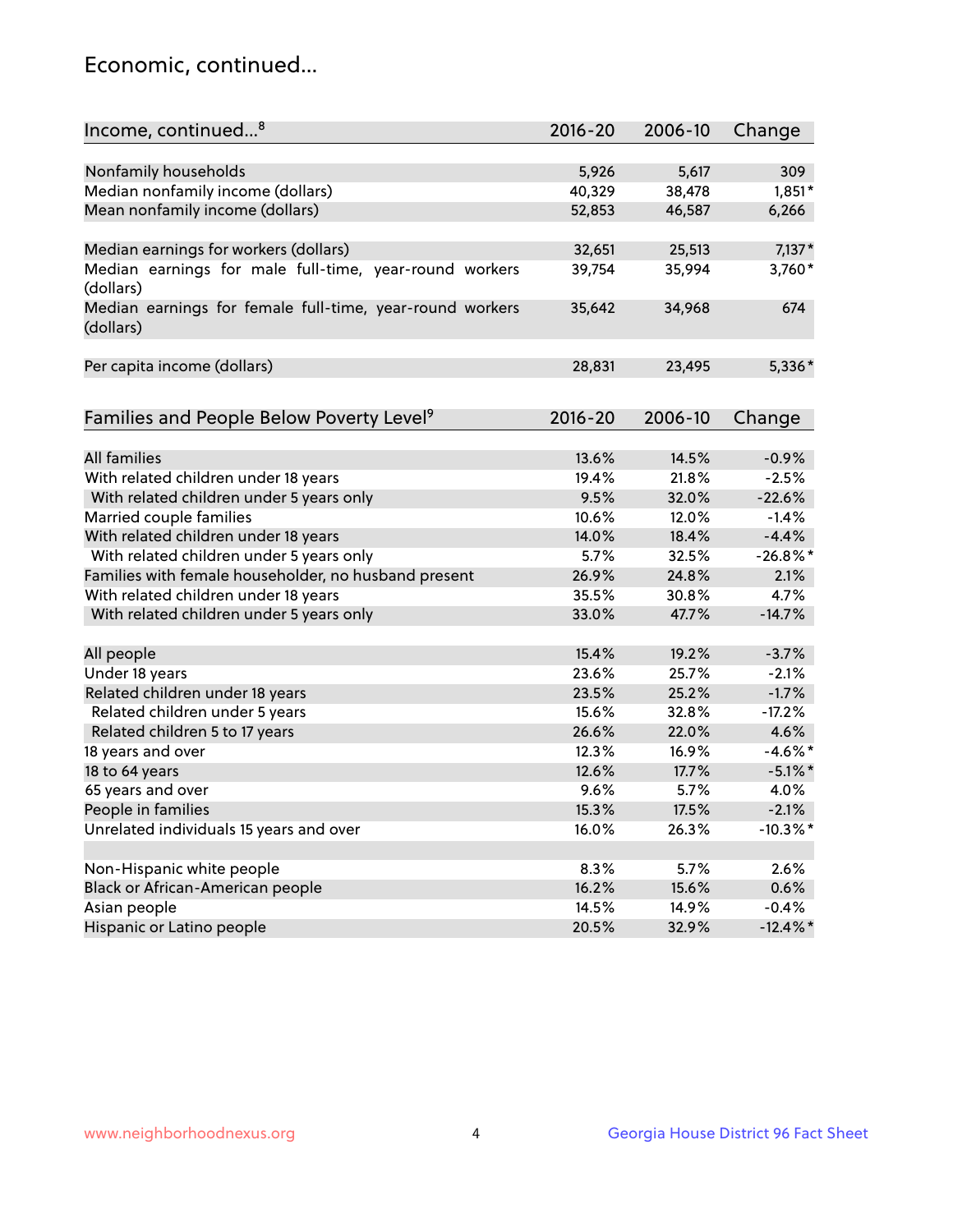## Employment

| Employment Status <sup>10</sup>                                                               | $2016 - 20$    | 2006-10 | Change     |
|-----------------------------------------------------------------------------------------------|----------------|---------|------------|
|                                                                                               |                |         |            |
| Population 16 years and over                                                                  | 42,006         | 37,638  | 4,368*     |
| In labor force                                                                                | 70.7%          | 73.2%   | $-2.5%$    |
| Civilian labor force                                                                          | 70.5%          | 73.0%   | $-2.5%$    |
| Employed                                                                                      | 68.2%          | 67.0%   | 1.1%       |
| Unemployed                                                                                    | 2.3%           | 6.0%    | $-3.6%$    |
| <b>Armed Forces</b>                                                                           | 0.2%           | 0.2%    | 0.0%       |
| Not in labor force                                                                            | 29.3%          | 26.8%   | 2.5%       |
|                                                                                               |                |         |            |
| Civilian labor force                                                                          | 29,621         | 27,481  | 2,140      |
| <b>Unemployment Rate</b>                                                                      | 3.3%           | 8.2%    | $-4.9%$    |
| Females 16 years and over                                                                     | 21,679         | 18,353  | $3,326*$   |
| In labor force                                                                                | 61.9%          | 63.9%   | $-2.1%$    |
| Civilian labor force                                                                          | 61.9%          | 63.9%   | $-2.1%$    |
| Employed                                                                                      | 59.9%          | 57.3%   | 2.6%       |
|                                                                                               |                |         |            |
| Own children of the householder under 6 years                                                 | 5,108          | 4,389   | 719        |
| All parents in family in labor force                                                          | 70.5%          | 53.1%   | 17.4%*     |
|                                                                                               |                |         |            |
| Own children of the householder 6 to 17 years                                                 | 9,737          | 7,606   | $2,131*$   |
| All parents in family in labor force                                                          | 63.8%          | 65.5%   | $-1.8%$    |
|                                                                                               |                |         |            |
| Industry <sup>11</sup>                                                                        | $2016 - 20$    | 2006-10 | Change     |
|                                                                                               |                |         |            |
| Civilian employed population 16 years and over                                                | 28,637         | 25,227  | $3,410*$   |
| Agriculture, forestry, fishing and hunting, and mining                                        | 0.1%           | 0.1%    | 0.0%       |
| Construction                                                                                  | 11.4%          | 17.7%   | $-6.4\%$ * |
| Manufacturing                                                                                 | 9.1%           | 8.6%    | 0.5%       |
| Wholesale trade                                                                               | 4.3%           | 4.0%    | 0.3%       |
| Retail trade                                                                                  | 12.9%          | 14.2%   | $-1.3%$    |
| Transportation and warehousing, and utilities                                                 | 3.6%           | 3.1%    | 0.5%       |
| Information                                                                                   | 2.0%           | 3.7%    | $-1.7%$ *  |
| Finance and insurance, and real estate and rental and leasing                                 | 7.9%           | 6.1%    | $1.8\%$ *  |
| Professional, scientific, and management, and administrative<br>and waste management services | 16.8%          | 11.9%   | 4.8%*      |
| Educational services, and health care and social assistance                                   |                |         |            |
| Arts, entertainment, and recreation, and accommodation and                                    | 14.1%<br>10.9% | 10.7%   | $3.3\%$ *  |
| food services                                                                                 |                | 12.7%   | $-1.9\%$   |
| Other services, except public administration                                                  | 5.5%           | 5.1%    | 0.4%       |
| Public administration                                                                         | 1.6%           | 2.1%    | $-0.5%$    |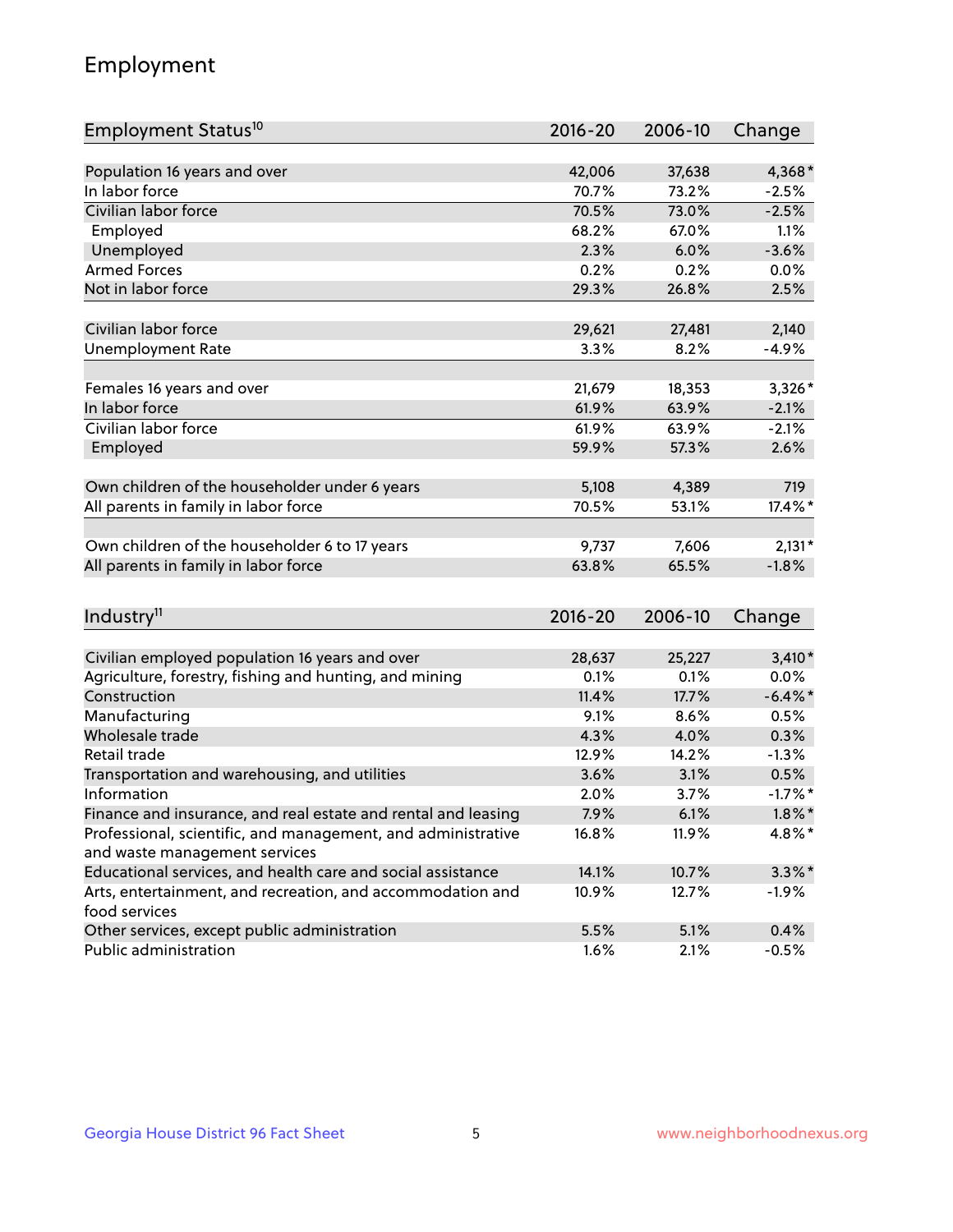## Employment, continued...

| Occupation <sup>12</sup>                                                    | $2016 - 20$ | 2006-10 | Change     |
|-----------------------------------------------------------------------------|-------------|---------|------------|
| Civilian employed population 16 years and over                              | 28,637      | 25,227  | $3,410*$   |
| Management, business, science, and arts occupations                         | 30.8%       | 27.0%   | $3.8\%$ *  |
| Service occupations                                                         | 19.0%       | 16.9%   | 2.0%       |
| Sales and office occupations                                                | 23.3%       | 24.8%   | $-1.5%$    |
|                                                                             |             |         | $-5.8\%$ * |
| Natural<br>and<br>resources,<br>construction,<br>maintenance<br>occupations | 12.6%       | 18.4%   |            |
| Production, transportation, and material moving occupations                 | 14.4%       | 12.9%   | 1.5%       |
| Class of Worker <sup>13</sup>                                               | $2016 - 20$ | 2006-10 | Change     |
|                                                                             |             |         |            |
| Civilian employed population 16 years and over                              | 28,637      | 25,227  | $3,410*$   |
| Private wage and salary workers                                             | 86.5%       | 88.2%   | $-1.8%$    |
| Government workers                                                          | 6.5%        | 6.1%    | 0.3%       |
| Self-employed in own not incorporated business workers                      | 6.3%        | 5.2%    | 1.0%       |
| Unpaid family workers                                                       | 0.8%        | 0.4%    | 0.4%       |
| Job Flows <sup>14</sup>                                                     | 2019        | 2010    | Change     |
|                                                                             |             |         |            |
| Total Jobs in district                                                      | 58,544      | 43,816  | 14,728     |
| Held by residents of district                                               | 4.0%        | 3.1%    | 0.9%       |
| Held by non-residents of district                                           | 96.0%       | 96.9%   | $-0.9%$    |
| Jobs by Industry Sector <sup>15</sup>                                       | 2019        | 2010    | Change     |
|                                                                             |             |         |            |
| Total Jobs in district                                                      | 58,544      | 43,816  | 14,728     |
| Goods Producing sectors                                                     | 14.3%       | 16.4%   | $-2.1%$    |
| Trade, Transportation, and Utilities sectors                                | 29.9%       | 33.3%   | $-3.4%$    |
| All Other Services sectors                                                  | 55.8%       | 50.3%   | 5.6%       |
| Total Jobs in district held by district residents                           | 2,350       | 1,348   | 1,002      |
| <b>Goods Producing sectors</b>                                              | 13.2%       | 18.5%   | $-5.3%$    |
| Trade, Transportation, and Utilities sectors                                | 26.9%       | 28.6%   | $-1.7%$    |
| All Other Services sectors                                                  | 59.9%       | 52.8%   | 7.1%       |
|                                                                             |             |         |            |
| Jobs by Earnings <sup>16</sup>                                              | 2019        | 2010    | Change     |
|                                                                             |             |         |            |
| Total Jobs in district                                                      | 58,544      | 43,816  | 14,728     |
| Jobs with earnings \$1250/month or less                                     | 19.5%       | 24.7%   | $-5.1%$    |
| Jobs with earnings \$1251/month to \$3333/month                             | 31.4%       | 36.8%   | $-5.4%$    |
| Jobs with earnings greater than \$3333/month                                | 49.1%       | 38.6%   | 10.6%      |
| Total Jobs in district held by district residents                           | 2,350       | 1,348   | 1,002      |
| Jobs with earnings \$1250/month or less                                     | 26.2%       | 29.5%   | $-3.2%$    |
| Jobs with earnings \$1251/month to \$3333/month                             | 42.0%       | 43.5%   | $-1.5%$    |
| Jobs with earnings greater than \$3333/month                                | 31.7%       | 27.0%   | 4.7%       |
|                                                                             |             |         |            |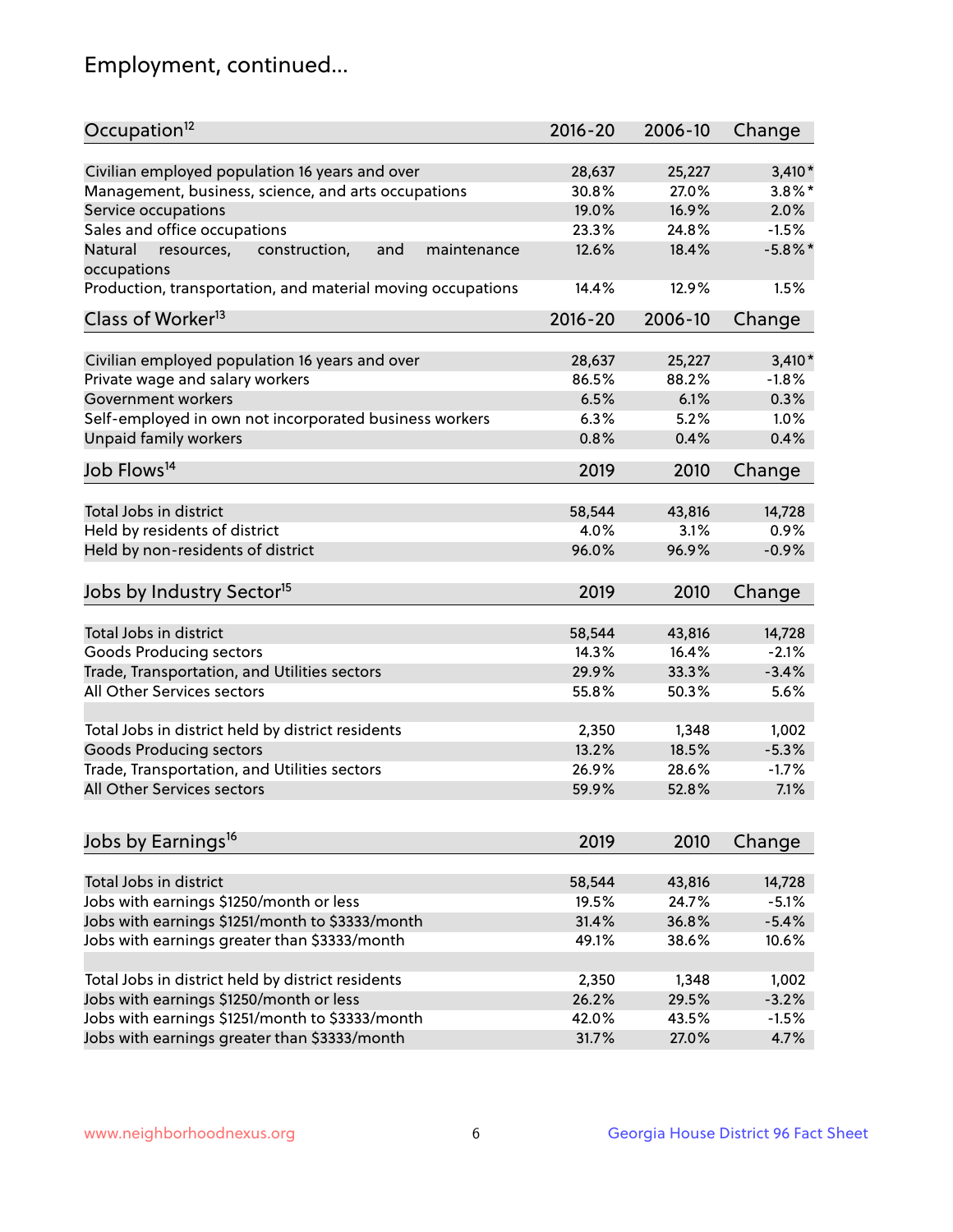## Employment, continued...

| 2019   | 2010   | Change  |
|--------|--------|---------|
|        |        |         |
| 58,544 | 43,816 | 14,728  |
| 23.3%  | 23.3%  | 0.0%    |
| 55.6%  | 61.5%  | $-5.9%$ |
| 21.1%  | 15.3%  | 5.8%    |
|        |        |         |
| 2,350  | 1.348  | 1,002   |
| 28.1%  | 23.1%  | 4.9%    |
| 51.0%  | 60.5%  | $-9.5%$ |
| 20.9%  | 16.4%  | 4.5%    |
|        |        |         |

#### Education

| School Enrollment <sup>18</sup>                | $2016 - 20$ | 2006-10 | Change    |
|------------------------------------------------|-------------|---------|-----------|
|                                                |             |         |           |
| Population 3 years and over enrolled in school | 15,843      | 12,006  | 3,836*    |
| Nursery school, preschool                      | 6.8%        | 6.1%    | 0.7%      |
| Kindergarten                                   | 5.8%        | 5.2%    | 0.6%      |
| Elementary school (grades 1-8)                 | 41.7%       | 45.8%   | $-4.1%$   |
| High school (grades 9-12)                      | 23.6%       | 23.2%   | 0.5%      |
| College or graduate school                     | 22.0%       | 19.8%   | 2.2%      |
| Educational Attainment <sup>19</sup>           | $2016 - 20$ | 2006-10 | Change    |
|                                                |             |         |           |
| Population 25 years and over                   | 35,965      | 31,069  | 4,896*    |
| Less than 9th grade                            | 9.9%        | 14.6%   | $-4.7%$ * |
| 9th to 12th grade, no diploma                  | 8.0%        | 7.0%    | 1.0%      |
| High school graduate (includes equivalency)    | 23.6%       | 25.8%   | $-2.2%$   |
| Some college, no degree                        | 14.4%       | 15.3%   | $-1.0%$   |
| Associate's degree                             | 10.8%       | 8.6%    | $2.2\%$ * |
| Bachelor's degree                              | 22.0%       | 20.0%   | 2.0%      |
| Graduate or professional degree                | 11.3%       | 8.6%    | 2.7%      |
|                                                |             |         |           |
| Percent high school graduate or higher         | 82.1%       | 78.4%   | 3.7%      |
| Percent bachelor's degree or higher            | 33.3%       | 28.6%   | $4.7\%$ * |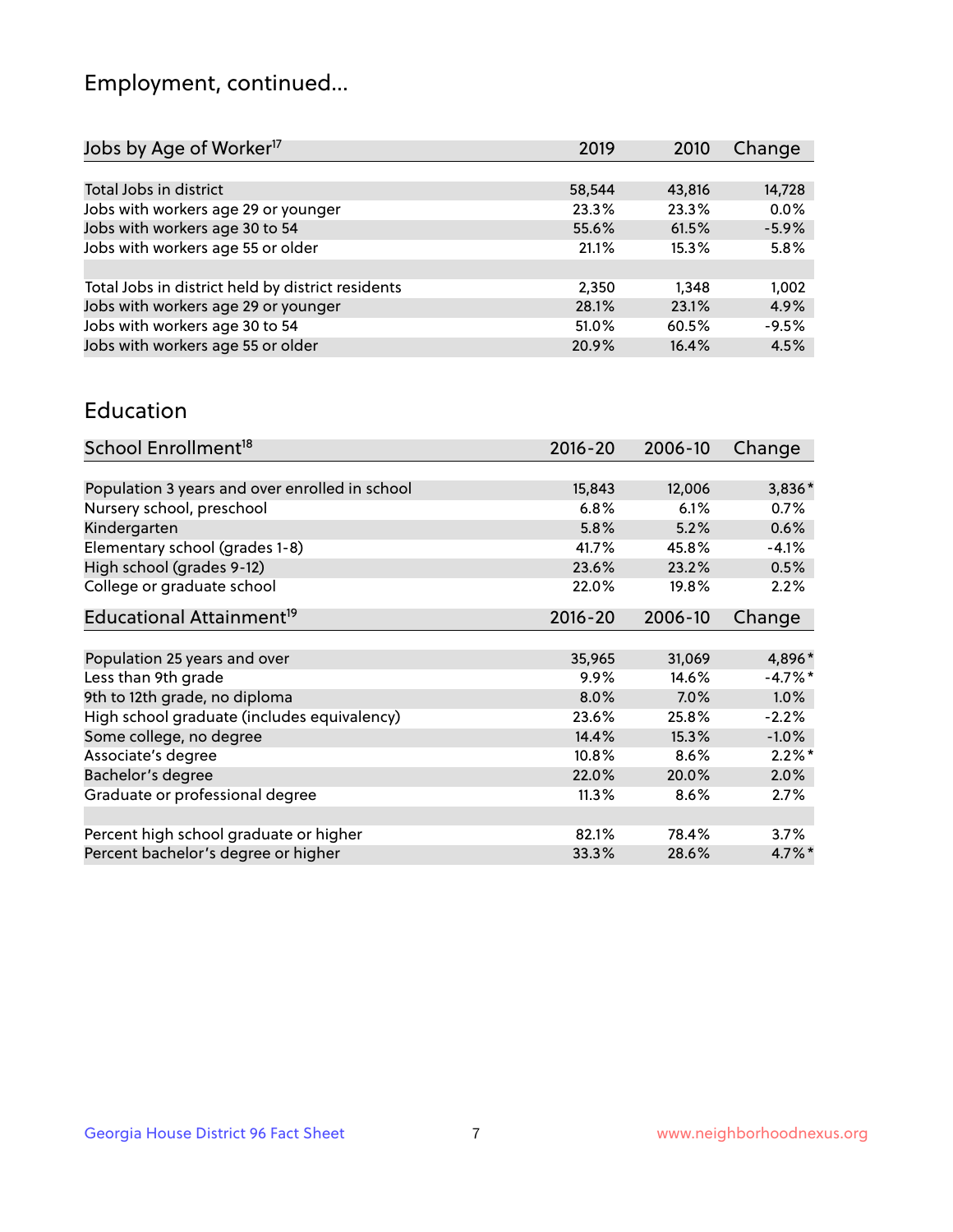## Housing

| Households by Type <sup>20</sup>                     | 2016-20     | 2006-10 | Change     |
|------------------------------------------------------|-------------|---------|------------|
|                                                      |             |         |            |
| <b>Total households</b>                              | 19,158      | 17,322  | $1,836*$   |
| Family households (families)                         | 69.1%       | 67.6%   | 1.5%       |
| With own children under 18 years                     | 34.4%       | 37.1%   | $-2.7%$    |
| Married-couple family                                | 49.3%       | 46.1%   | 3.2%       |
| With own children of the householder under 18 years  | 23.5%       | 24.3%   | $-0.8%$    |
| Male householder, no wife present, family            | 6.5%        | 6.3%    | 0.2%       |
| With own children of the householder under 18 years  | 1.9%        | 2.6%    | $-0.7%$    |
| Female householder, no husband present, family       | 13.3%       | 15.2%   | $-1.9%$    |
| With own children of the householder under 18 years  | 9.1%        | 10.2%   | $-1.1%$    |
| Nonfamily households                                 | 30.9%       | 32.4%   | $-1.5%$    |
| Householder living alone                             | 26.4%       | 24.8%   | 1.6%       |
| 65 years and over                                    | 4.5%        | 3.1%    | $1.4\%$ *  |
|                                                      |             |         |            |
| Households with one or more people under 18 years    | 38.0%       | 40.8%   | $-2.8%$    |
| Households with one or more people 65 years and over | 16.4%       | 10.6%   | $5.8\%$ *  |
|                                                      |             |         |            |
| Average household size                               | 2.93        | 2.84    | 0.09       |
| Average family size                                  | 3.60        | 3.37    | 0.23       |
| Housing Occupancy <sup>21</sup>                      | $2016 - 20$ | 2006-10 | Change     |
|                                                      |             |         |            |
| Total housing units                                  | 20,174      | 19,656  | $518*$     |
| Occupied housing units                               | 95.0%       | 88.1%   | $6.8\%$ *  |
| Vacant housing units                                 | 5.0%        | 11.9%   | $-6.8\%$ * |
|                                                      |             |         |            |
| Homeowner vacancy rate                               | 0.5         | 2.7     | $-2.2$     |
| Rental vacancy rate                                  | 3.5         | 11.3    | $-7.7*$    |
|                                                      |             |         |            |
| Units in Structure <sup>22</sup>                     | 2016-20     | 2006-10 | Change     |
|                                                      |             |         |            |
| Total housing units                                  | 20,174      | 19,656  | $518*$     |
| 1-unit, detached                                     | 50.4%       | 47.1%   | $3.3\%$ *  |
| 1-unit, attached                                     | 8.6%        | 8.9%    | $-0.3%$    |
| 2 units                                              | 2.8%        | 1.3%    | 1.5%       |
| 3 or 4 units                                         | 2.7%        | 3.6%    | $-0.9%$    |
| 5 to 9 units                                         | 7.3%        | 9.4%    | $-2.1%$    |
| 10 to 19 units                                       | 13.4%       | 15.5%   | $-2.1%$    |
| 20 or more units                                     | 13.1%       | 12.8%   | 0.3%       |
| Mobile home                                          | 1.8%        | 1.5%    | 0.3%       |
| Boat, RV, van, etc.                                  | 0.0%        | 0.0%    | 0.0%       |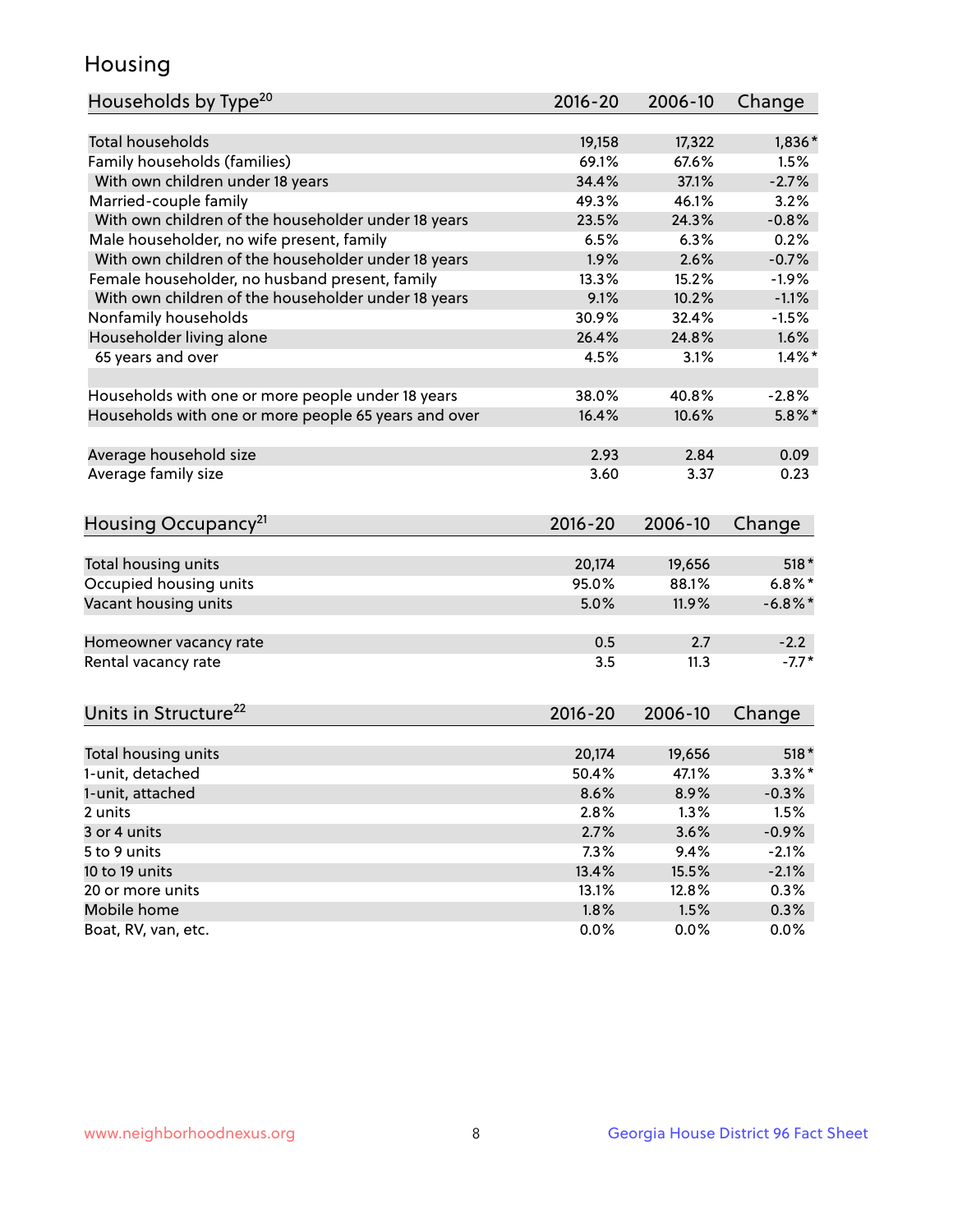## Housing, Continued...

| Year Structure Built <sup>23</sup>             | 2016-20     | 2006-10 | Change     |
|------------------------------------------------|-------------|---------|------------|
| Total housing units                            | 20,174      | 19,656  | $518*$     |
| Built 2014 or later                            | 2.1%        | (X)     | (X)        |
| Built 2010 to 2013                             | 1.1%        | (X)     | (X)        |
| Built 2000 to 2009                             | 19.2%       | 23.6%   | $-4.4\%$ * |
| Built 1990 to 1999                             | 31.4%       | 27.2%   | $4.2\%$ *  |
| Built 1980 to 1989                             | 26.2%       | 27.5%   | $-1.4%$    |
| Built 1970 to 1979                             | 10.5%       | 13.3%   | $-2.8\%$ * |
| Built 1960 to 1969                             | 3.5%        | 4.1%    | $-0.7%$    |
| Built 1950 to 1959                             | 3.2%        | 2.9%    | 0.3%       |
| Built 1940 to 1949                             | 1.9%        | 0.6%    | 1.3%       |
| Built 1939 or earlier                          | 1.0%        | 0.8%    | 0.2%       |
| Housing Tenure <sup>24</sup>                   | $2016 - 20$ | 2006-10 | Change     |
| Occupied housing units                         | 19,158      | 17,322  | 1,836*     |
| Owner-occupied                                 | 42.6%       | 50.4%   | $-7.9%$ *  |
| Renter-occupied                                | 57.4%       | 49.6%   | $7.9\%*$   |
| Average household size of owner-occupied unit  | 2.99        | 2.91    | 0.09       |
| Average household size of renter-occupied unit | 2.88        | 2.76    | 0.12       |
| Residence 1 Year Ago <sup>25</sup>             | $2016 - 20$ | 2006-10 | Change     |
| Population 1 year and over                     | 55,442      | 48,296  | $7,146*$   |
| Same house                                     | 85.8%       | 78.9%   | $6.9\%*$   |
| Different house in the U.S.                    | 12.8%       | 19.1%   | $-6.3\%$ * |
| Same county                                    | 5.0%        | 10.0%   | $-5.0\%$ * |
| Different county                               | 7.8%        | 9.1%    | $-1.3%$    |
| Same state                                     | 4.4%        | 3.5%    | 0.8%       |
| Different state                                | 3.4%        | 5.5%    | $-2.1\%$ * |
| Abroad                                         | 1.4%        | 1.9%    | $-0.6%$    |
| Value of Housing Unit <sup>26</sup>            | 2016-20     | 2006-10 | Change     |
| Owner-occupied units                           | 8,155       | 8,736   | $-582$     |
| Less than \$50,000                             | 2.5%        | 3.5%    | $-1.0%$    |
| \$50,000 to \$99,999                           | 4.0%        | 8.2%    | $-4.3%$    |
| \$100,000 to \$149,999                         | 14.1%       | 26.6%   | $-12.5%$ * |
| \$150,000 to \$199,999                         | 22.9%       | 30.2%   | $-7.3\%$ * |
| \$200,000 to \$299,999                         | 28.6%       | 18.7%   | $9.9\%*$   |
| \$300,000 to \$499,999                         | 17.6%       | 6.2%    | $11.4\%$ * |
| \$500,000 to \$999,999                         | 6.6%        | 4.4%    | 2.2%       |
| \$1,000,000 or more                            | 3.8%        | 2.2%    | 1.6%       |
| Median (dollars)                               | 220,837     | 164,671 | 56,166*    |
| Mortgage Status <sup>27</sup>                  | $2016 - 20$ | 2006-10 | Change     |
| Owner-occupied units                           | 8,155       | 8,736   | $-582$     |
| Housing units with a mortgage                  | 71.9%       | 81.3%   | $-9.5%$ *  |
| Housing units without a mortgage               | 28.1%       | 18.7%   | $9.5%$ *   |
|                                                |             |         |            |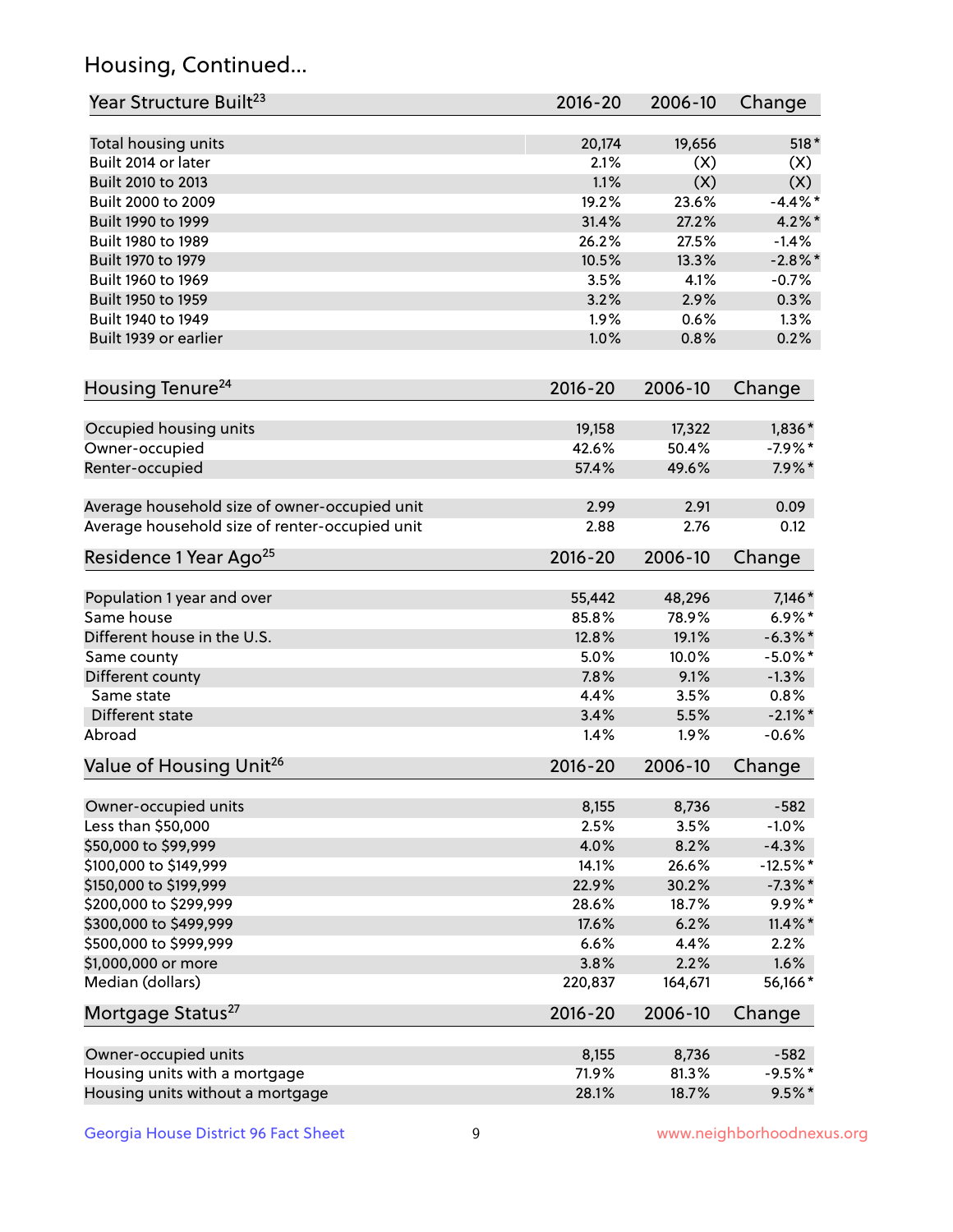## Housing, Continued...

| Selected Monthly Owner Costs <sup>28</sup>                                            | 2016-20 | 2006-10 | Change     |
|---------------------------------------------------------------------------------------|---------|---------|------------|
| Housing units with a mortgage                                                         | 5,862   | 7,106   | $-1,245*$  |
| Less than \$300                                                                       | 0.0%    | 0.0%    | 0.0%       |
| \$300 to \$499                                                                        | 0.4%    | 0.9%    | $-0.4%$    |
| \$500 to \$999                                                                        | 14.6%   | 9.5%    | 5.1%       |
| \$1,000 to \$1,499                                                                    | 38.2%   | 46.2%   | $-8.0\%$ * |
| \$1,500 to \$1,999                                                                    | 23.1%   | 23.2%   | $-0.1%$    |
| \$2,000 to \$2,999                                                                    | 16.4%   | 13.0%   | 3.4%       |
| \$3,000 or more                                                                       | 7.3%    | 7.1%    | 0.1%       |
| Median (dollars)                                                                      | 1,458   | 1,431   | 27         |
| Housing units without a mortgage                                                      | 2,293   | 1,630   | $663*$     |
| Less than \$150                                                                       | 1.1%    | 1.2%    | $-0.1%$    |
| \$150 to \$249                                                                        | 8.8%    | 7.0%    | 1.8%       |
| \$250 to \$349                                                                        | 14.9%   | 24.0%   | $-9.0%$    |
| \$350 to \$499                                                                        | 25.0%   | 29.6%   | $-4.7%$    |
| \$500 to \$699                                                                        | 27.5%   | 22.2%   | 5.3%       |
| \$700 or more                                                                         | 22.7%   | 16.0%   | 6.7%       |
| Median (dollars)                                                                      | 501     | 435     | $66*$      |
| Selected Monthly Owner Costs as a Percentage of<br>Household Income <sup>29</sup>     |         |         | Change     |
| Housing units with a mortgage (excluding units where<br>SMOCAPI cannot be computed)   | 5,807   | 7,030   | $-1,223*$  |
| Less than 20.0 percent                                                                | 46.6%   | 31.8%   | 14.8%*     |
| 20.0 to 24.9 percent                                                                  | 12.5%   | 13.4%   | $-0.9%$    |
| 25.0 to 29.9 percent                                                                  | 8.5%    | 12.1%   | $-3.6%$    |
| 30.0 to 34.9 percent                                                                  | 7.3%    | 8.8%    | $-1.5%$    |
| 35.0 percent or more                                                                  | 25.1%   | 33.8%   | $-8.7\%$ * |
| Not computed                                                                          | 55      | 76      | $-22$      |
| Housing unit without a mortgage (excluding units where<br>SMOCAPI cannot be computed) | 2,212   | 1,615   | 597        |
| Less than 10.0 percent                                                                | 42.5%   | 41.2%   | 1.3%       |
| 10.0 to 14.9 percent                                                                  | 22.4%   | 23.7%   | $-1.3%$    |
| 15.0 to 19.9 percent                                                                  | 6.7%    | 7.2%    | $-0.5%$    |
| 20.0 to 24.9 percent                                                                  | 3.8%    | 6.8%    | $-3.0%$    |
| 25.0 to 29.9 percent                                                                  | 14.3%   | 6.6%    | 7.7%       |
| 30.0 to 34.9 percent                                                                  | 1.2%    | 3.1%    | $-1.9%$    |
| 35.0 percent or more                                                                  | 9.2%    | 11.5%   | $-2.3%$    |
| Not computed                                                                          | 81      | 14      | 67         |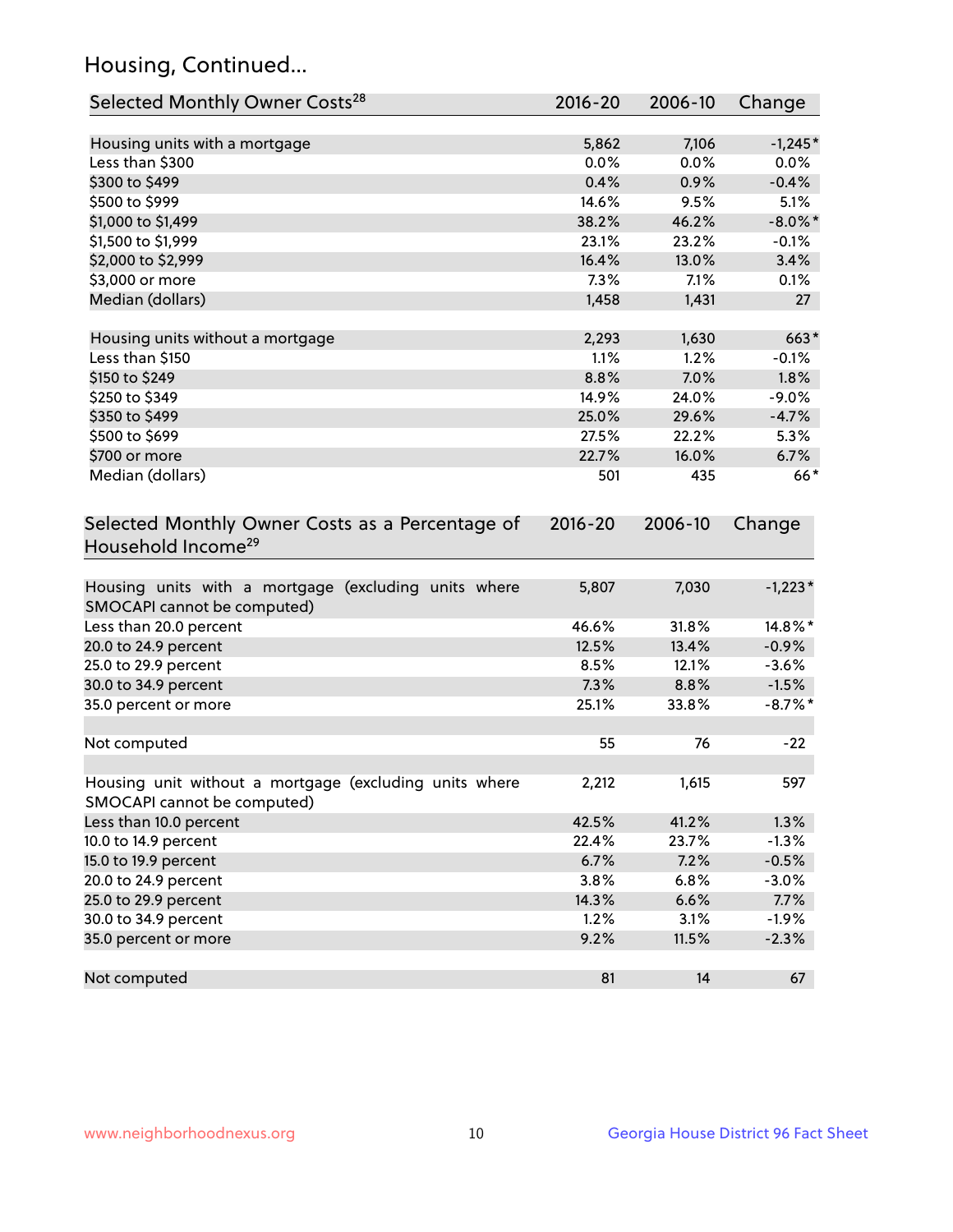## Housing, Continued...

| Gross Rent <sup>30</sup>   | 2016-20 | 2006-10 | Change      |
|----------------------------|---------|---------|-------------|
|                            |         |         |             |
| Occupied units paying rent | 10,848  | 8,411   | $2,438*$    |
| Less than \$200            | 0.0%    | 0.3%    | $-0.3%$     |
| \$200 to \$499             | 2.2%    | 2.6%    | $-0.4%$     |
| \$500 to \$749             | 1.2%    | 17.6%   | $-16.4\%$ * |
| \$750 to \$999             | 12.4%   | 39.9%   | $-27.6\%$ * |
| \$1,000 to \$1,499         | 56.3%   | 37.5%   | 18.7%*      |
| \$1,500 to \$1,999         | 25.0%   | 2.0%    | 23.0%*      |
| \$2,000 or more            | 2.9%    | $0.0\%$ | 2.9%        |
| Median (dollars)           | 1,325   | 1,105   | $219*$      |
|                            |         |         |             |
| No rent paid               | 155     | 176     | $-21$       |

| Gross Rent as a Percentage of Household Income <sup>31</sup>                   | $2016 - 20$ | 2006-10 | Change     |
|--------------------------------------------------------------------------------|-------------|---------|------------|
|                                                                                |             |         |            |
| Occupied units paying rent (excluding units where GRAPI<br>cannot be computed) | 10,641      | 8,076   | $2,565*$   |
| Less than 15.0 percent                                                         | 10.5%       | 11.9%   | $-1.4%$    |
| 15.0 to 19.9 percent                                                           | 10.6%       | 14.9%   | $-4.3\%$ * |
| 20.0 to 24.9 percent                                                           | 11.3%       | 10.4%   | $0.9\%$    |
| 25.0 to 29.9 percent                                                           | 11.8%       | 14.3%   | $-2.5%$    |
| 30.0 to 34.9 percent                                                           | 8.4%        | 7.9%    | 0.5%       |
| 35.0 percent or more                                                           | 47.3%       | 40.6%   | $6.8\%$ *  |
|                                                                                |             |         |            |
| Not computed                                                                   | 362         | 510     | $-147$     |

## Transportation

| Commuting to Work <sup>32</sup>           | $2016 - 20$ | 2006-10 | Change    |
|-------------------------------------------|-------------|---------|-----------|
|                                           |             |         |           |
| Workers 16 years and over                 | 26,768      | 24,584  | $2,184*$  |
| Car, truck, or van - drove alone          | 69.5%       | 69.7%   | $-0.1%$   |
| Car, truck, or van - carpooled            | 17.2%       | 16.6%   | 0.6%      |
| Public transportation (excluding taxicab) | $1.7\%$     | 2.5%    | $-0.8%$   |
| Walked                                    | 2.1%        | 1.2%    | 0.9%      |
| Other means                               | 2.5%        | 6.8%    | $-4.3%$ * |
| Worked at home                            | 6.9%        | 3.3%    | $3.7\%$ * |
|                                           |             |         |           |
| Mean travel time to work (minutes)        | 30.8        | 31.4    | $-0.6$    |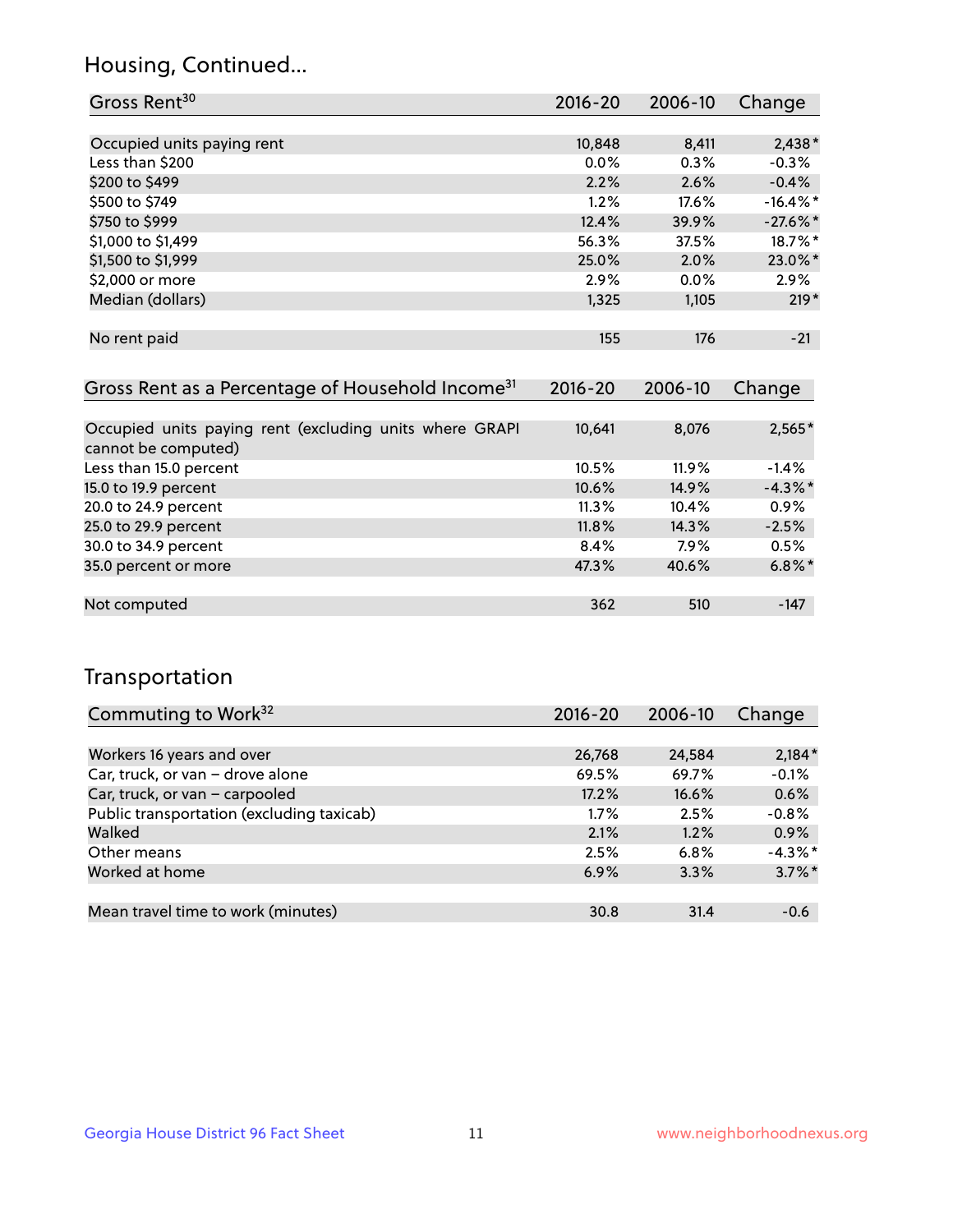## Transportation, Continued...

| Vehicles Available <sup>33</sup> | $2016 - 20$ | 2006-10 | Change  |
|----------------------------------|-------------|---------|---------|
|                                  |             |         |         |
| Occupied housing units           | 19,158      | 17,322  | 1,836*  |
| No vehicles available            | 4.8%        | 5.4%    | $-0.5%$ |
| 1 vehicle available              | 40.9%       | 42.0%   | $-1.1%$ |
| 2 vehicles available             | 36.4%       | 37.7%   | $-1.2%$ |
| 3 or more vehicles available     | 17.9%       | 15.0%   | 2.8%    |

#### Health

| Health Insurance coverage <sup>34</sup>                 | 2016-20 |
|---------------------------------------------------------|---------|
|                                                         |         |
| Civilian Noninstitutionalized Population                | 56,080  |
| With health insurance coverage                          | 77.5%   |
| With private health insurance coverage                  | 54.3%   |
| With public health coverage                             | 27.4%   |
| No health insurance coverage                            | 22.5%   |
| Civilian Noninstitutionalized Population Under 19 years | 16,371  |
| No health insurance coverage                            | 11.3%   |
| Civilian Noninstitutionalized Population 19 to 64 years | 35,375  |
| In labor force:                                         | 28,130  |
| Employed:                                               | 27,351  |
| With health insurance coverage                          | 72.4%   |
| With private health insurance coverage                  | 67.9%   |
| With public coverage                                    | 5.8%    |
| No health insurance coverage                            | 27.6%   |
| Unemployed:                                             | 779     |
| With health insurance coverage                          | 53.3%   |
| With private health insurance coverage                  | 37.4%   |
| With public coverage                                    | 15.9%   |
| No health insurance coverage                            | 46.7%   |
| Not in labor force:                                     | 7,245   |
| With health insurance coverage                          | 64.5%   |
| With private health insurance coverage                  | 45.9%   |
| With public coverage                                    | 21.6%   |
| No health insurance coverage                            | 35.5%   |